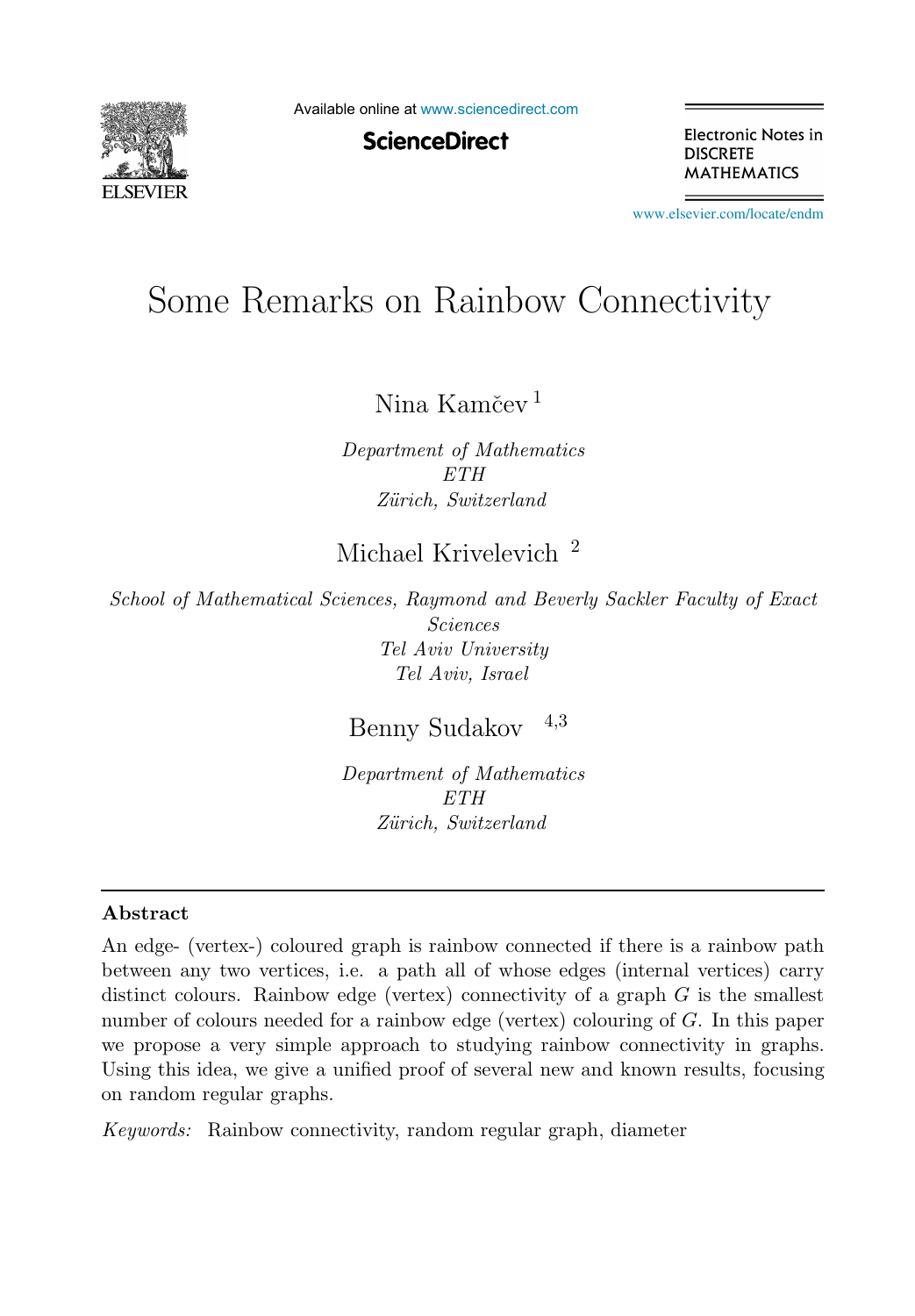# 1 Introduction

An edge-coloured graph G is called *rainbow connected* if there is a rainbow path between any two vertices, that is a path on which all edges have distinct colours. Any connected graph  $G$  of order  $n$  can be made rainbow-connected using  $n-1$  colours by choosing a spanning tree and giving each edge of the spanning tree a different colour. Hence we can define emphrainbow connectivity,  $rc(G)$ , as the minimal number of colours needed to ensure that G is rainbow connected.

Rainbow connectivity is introduced in 2008 by Chartrand et al. [\[3\]](#page-7-0) as a way of strengthening the notion of connectivity. The concept has attracted a considerable amount of attention in recent years, see for example [\[1\]](#page-7-1), [\[2\]](#page-7-2), [\[4\]](#page-8-0), [\[6\]](#page-8-1), and the survey [\[7\]](#page-8-2). It is also of interest in applied settings, such as securing sensitive information transfer and networking (see, e.g., [\[4\]](#page-8-0)).

We are interested in upper bounds for rainbow connectivity, first studied by Caro et al. [\[1\]](#page-7-1). The trivial lower bound is  $rc(G) > diam(G)$ , and it turns out that for many classes of graphs, this is a reasonable guess for the value of rainbow connectivity. Krivelevich and Yuster [\[6\]](#page-8-1) showed that a connected n-vertex graph G of minimum degree  $\delta$  satisfies  $rc(G) \leq \frac{20n}{\delta}$ , which is of the same order as the elementary bound  $diam(G) \leq \frac{3n}{\delta+1}$  proved by Erdős et al. in [\[5\]](#page-8-3). Then Chandran et al. [\[2\]](#page-7-2) settled this question by proving  $rc(G) \leq \frac{3n}{\delta+1} + 3$ , which is asymptotically tight.

A random r-regular graph of order n is a graph sampled from  $G_{n,r}$ , which denotes the uniform probability space of all r-regular graphs on  $n$  labelled vertices. These graphs were extensively studied in the last 30 years, see, e.g., [\[8\]](#page-8-4). In this paper we consider  $G_{n,r}$  for r constant and  $n \to \infty$ . We say that an event holds with high probability (whp) if its probability tends to 1 as n tends to infinity, but only over the values of n for which nr is even (so that  $G_{n,r}$  is non-empty).

A random r-regular graph has strong connectivity properties, for example, the diameter of  $G_{n,r}$  is whp asymptotic to  $\frac{\log n}{\log(r-1)}$ . Dudek et al. [\[4\]](#page-8-0) showed that  $rc(G_{n,r}) = O(\log n)$  whp, which is the correct dependence on n. We will

<sup>&</sup>lt;sup>1</sup> Email: nina.kamcev@math.ethz.ch  $^2$  Email: krivelev@post.tau.ac.il

 $3$  Email: benjamin.sudakov@math.ethz.ch

<sup>4</sup> Research supported in part by SNSF grant 200021-149111.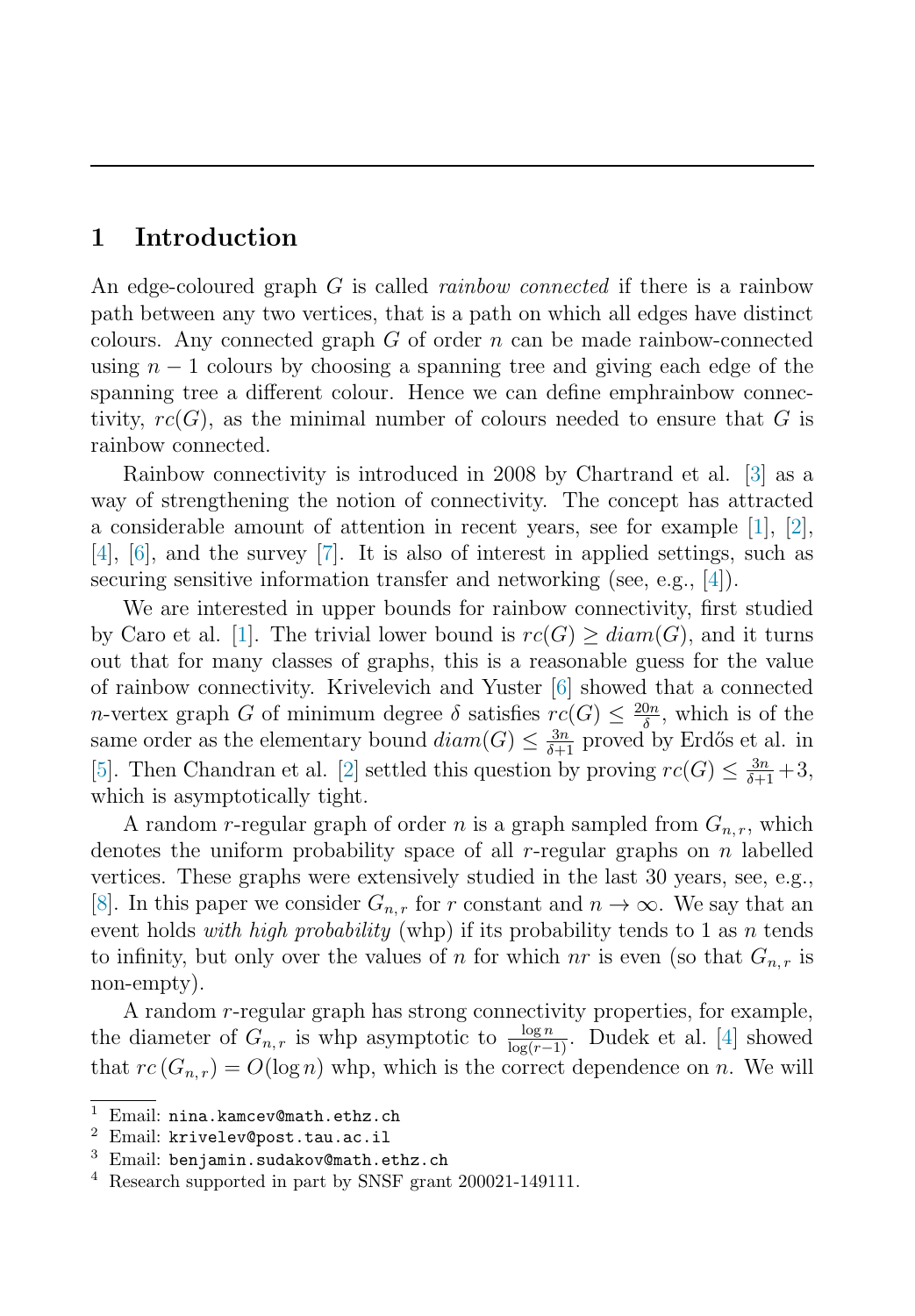return to this result later.

The aim of this note is to present a simple approach which immediately implies results on rainbow colouring of several classes of graphs. It provides a unified approach to various settings, yields new theorems, strengthens some of the earlier results and simplifies the proofs. It is based on edge- and vertexsplitting.

The main idea of the edge-splitting lemma is simple: we decompose  $G$  into two edge-disjoint spanning trees  $T_1$  and  $T_2$  with a common root vertex and small diameters. We use different palettes for edges of  $T_1$  and  $T_2$ , ensuring that each tree contains a rainbow path from any vertex to the root. Hence if we can get the diameters of  $T_1$  and  $T_2$  'close' to the diameter of G (say within a constant factor), then we have obtained a strong result.

<span id="page-2-1"></span>We exhibit a few applications of the lemma. First we use it to give a straightforward proof of the result of Krivelevich and Yuster [\[6\]](#page-8-1), that is

**Theorem 1.1** For a connected n-vertex graph G of minimum degree  $\delta \geq 4$ ,  $rc(G) \leq \frac{16n}{s}$  $rac{\delta}{\delta}$ .

<span id="page-2-0"></span>Next we turn to random regular graphs. The rainbow colouring of  $G_{n,r}$  of Dudek et al. [\[4\]](#page-8-0) typically uses  $\Omega(r \log n)$  colours, which for large r is significantly bigger than the diameter of  $G_{n,r}$ . Using our splitting lemma we can improve it to an asymptotically tight bound.

**Theorem 1.2** There is an absolute constant c such that for  $r \geq 5$ ,  $rc(G_{n,r}) \leq$  $c \log n$  $\frac{\log r}{\log r}$  whp.

For  $r \geq 6$ , the theorem is an immediate consequence of the contiguity of different models of random regular graphs. With little extra work, our approach also works for 5-regular graphs.

The question of which characteristics of  $G_{n,r}$  ensure small rainbow connectivity arises naturally. Recalling that expander graphs also have diameter logarithmic in  $n$ , it makes sense to look at expansion properties. The following theorem, proved in the full paper, generalises the previous result on  $G_{n,r}$ .

**Theorem 1.3** Let  $\epsilon > 0$ . Let G be a graph of order n and degree r whose edge expansion is at least  $\epsilon r$ . Furthermore, assume  $r \geq 64\epsilon^{-1} \log(64\epsilon^{-1})$ . Then  $rc(G) = O(\epsilon^{-1} \log n)$ .

In particular, this theorem applies to  $(n, r, \lambda)$ -graphs with  $\lambda \leq r(1-2\epsilon)$ , i.e. n-vertex r-regular graphs whose all eigenvalues except the largest one are at most  $\lambda$  in absolute value.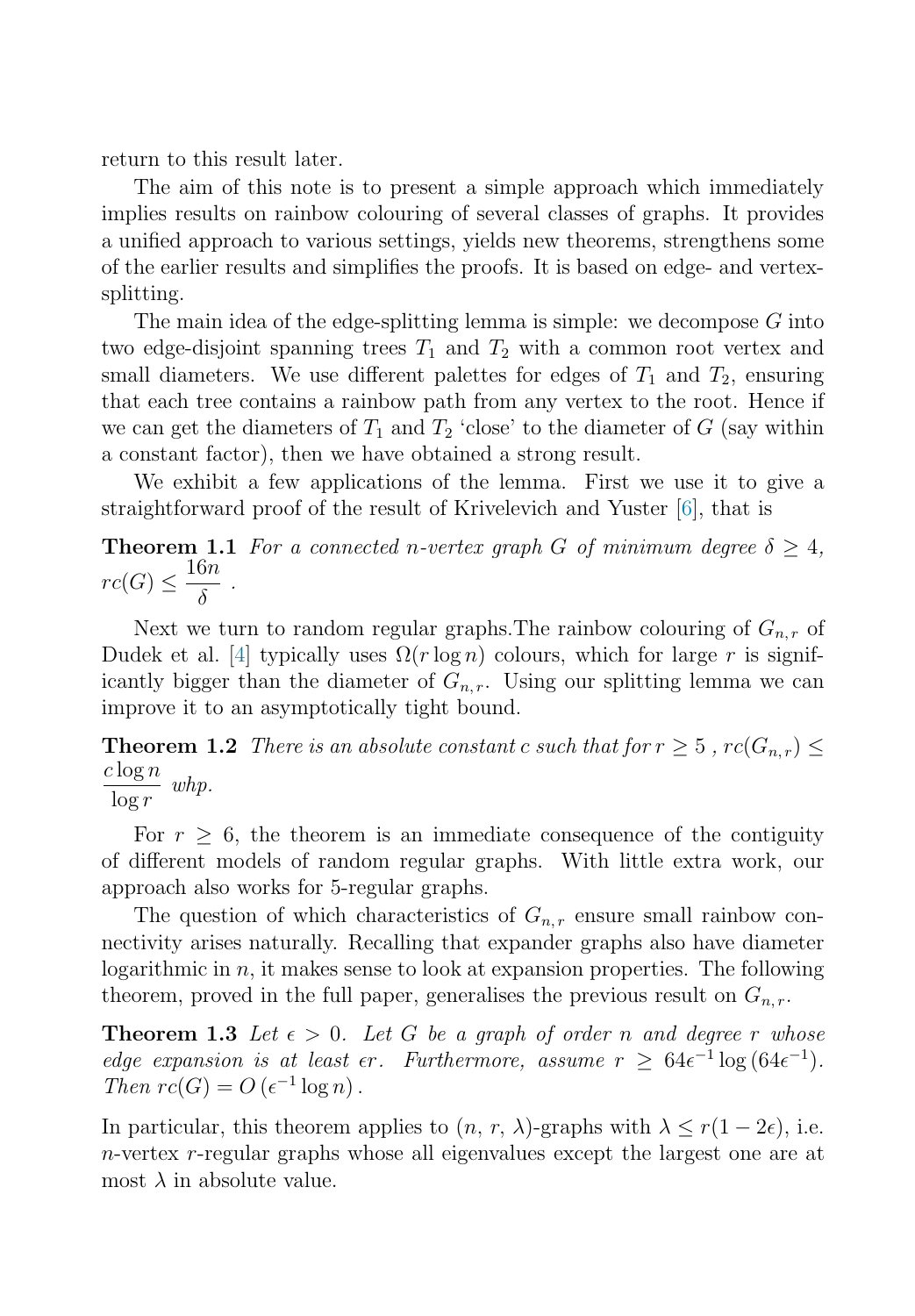Krivelevich and Yuster [\[6\]](#page-8-1) have introduced the corresponding concept of rainbow vertex connectivity  $rvc(G)$ , the minimal number of colours needed for a rainbow colouring of vertices of  $G$ . The only point to clarify is that a path is said to be rainbow if its internal vertices carry distinct colours. The easy bounds  $diam(G) - 1 \leq rvc(G) \leq n$  also hold in this setting. Krivelevich and Yuster have demonstrated that it is impossible to bound the rainbow connectivity of  $G$  in terms of its vertex rainbow connectivity, or the other way around. They also bound  $rvc(G)$  in terms of the minimal degree.

<span id="page-3-1"></span>Our approach essentially works for vertex colouring as well. In Section 3 we present the vertex-splitting lemma. It is then used to prove the vertexcolouring analogue of Theorem [1.2](#page-2-0) on random regular graphs.

**Theorem 1.4** There is an absolute constant c such that whp  $rvc(G_{n,r}) \leq$  $c \log n$  $\log r$ for all  $r \geq 26$ .

# <span id="page-3-0"></span>2 Edge rainbow connectivity

We now state and prove the splitting lemma.

**Lemma 2.1** Let  $G = (V, E)$  be a graph. Suppose there are two connected spanning subgraphs  $G_1 = (V, E_1)$  and  $G_2 = (V, E_2)$  such that  $|E_1 \cap E_2| \leq c$ . Then  $rc(G) \leq diam(G_1) + diam(G_2) + c$ .

**Proof.** Let  $B = E_1 \cap E_2$ . Colour the edges of B in distinct colours. These colours will remain unchanged, and the remaining edges get coloured according to graph distances in  $G_1$  and  $G_2$ , denoted by  $d_1$  and  $d_2$ . Choose an arbitrary  $v \in V$  and define distance sets  $U_j = \{u \in V : d_1(v, u) = j\}$  and  $W_j = \{u \in V : d_1(v, u) = j\}$  $V: d_2(v, u) = j$ . For  $1 \leq j \leq diam(G_1)$ , colour the edges between  $U_{j-1}$  and  $U_i$  with colour  $a_i$ . Similarly, using a new palette  $(b_i)$ , colour the edges between  $W_{j-1}$  and  $W_j$  with colour  $b_j$  for each  $1 \leq j \leq diam(G_2)$ . The colouring indeed uses at most  $diam(G_1) + diam(G_2) + c$  colours.

To see that it is a rainbow colouring, look at two vertices  $x_1$  and  $x_2$  in V. A shortest path  $P_i$  from  $x_i$  to v is rainbow for our choice of colouring. If  $P_1$ and  $P_2$  are edge-disjoint, the concatenation is a rainbow path between  $x_1$  and  $x_2$ . Otherwise, if  $P_1$  and  $P_2$  intersect in one of the edges of B, we walk from  $x_1$  along  $P_1$  to the earliest common edge. We use this edge to switch to  $P_2$ and walk to  $x_2$ .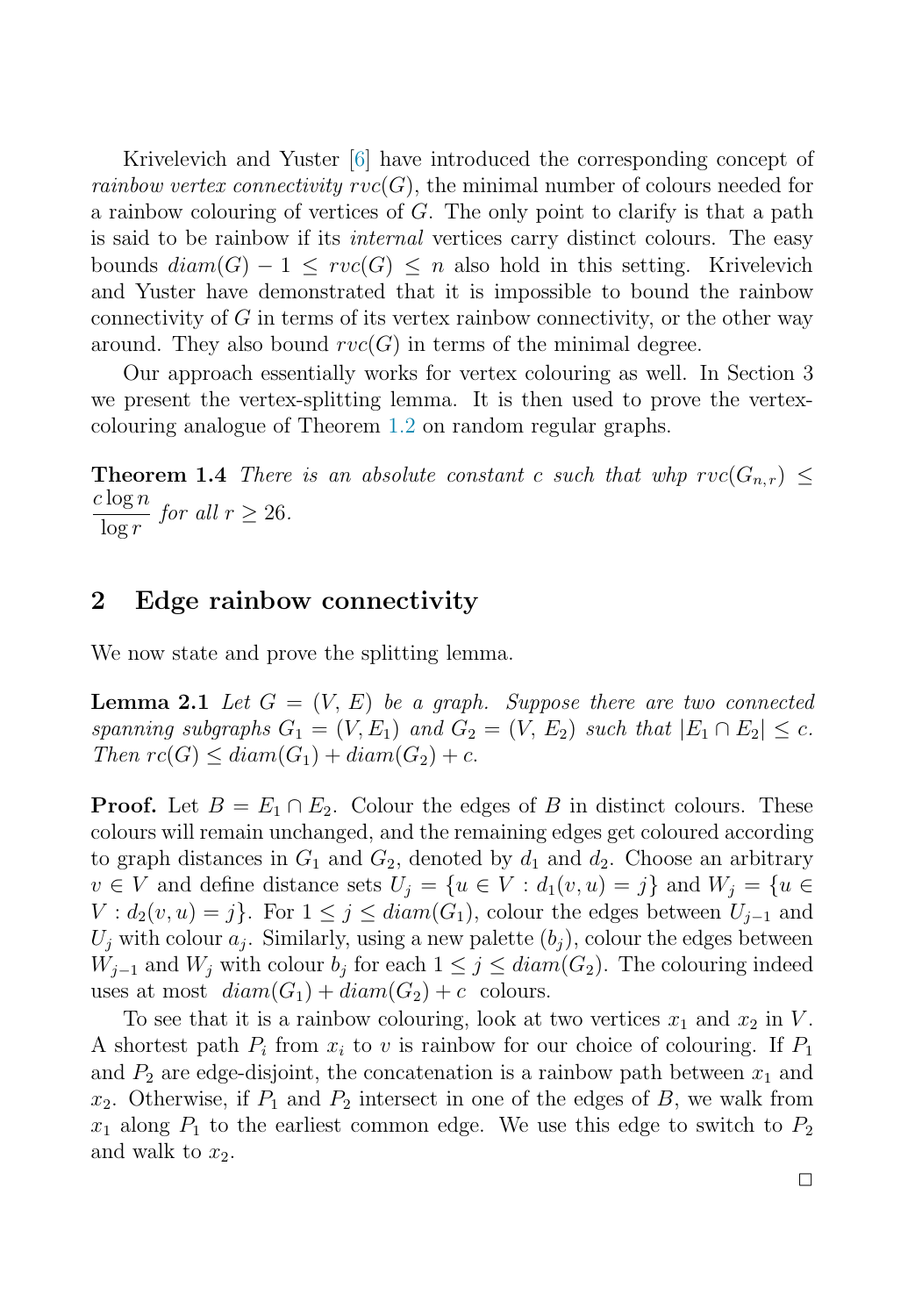#### 2.1 Rainbow connectivity and minimum degree

In this setting, the best possible result has been shown by Chandran et al [\[2\]](#page-7-2). Namely, a connected graph G of order n and minimum degree  $\delta$  satisfies  $rc(G) \leq \frac{3n}{\delta+1} + 3$ . We show how the splitting lemma can be used with basic graph theory to obtain a good upper bound,  $rc(G) \leq \frac{16n}{\delta}$ .

**Proof.** [Sketch proof of Theorem [1.1\]](#page-2-1) We split the graph  $G = (V, E)$  into two spanning subgraphs of minimum degree at least  $\frac{\delta-1}{2}$ . Assume that all vertices of G have even degree, since this can be ensured by adding a matching to G. Then, using connectedness of G, order its edges along an Eulerian cycle  $e_1, e_2 \ldots e_m$ , and define

 $F_1 = \{e_j : j \in [m] \text{ even}\}\$ and  $F_2 = \{e_j : j \in [m] \text{ odd}\}.$ 

The graph formed by  $F_1$  may not be connected. But since the minimum degree of this graph is  $\frac{\delta-1}{2}$ , each connected component has order at least  $\frac{\delta}{2}$ . Hence the number of components of  $F_1$  is at most  $\frac{2n}{\delta}$ , so we can add a set  $B_1 \subset E$  such that  $G_1 = (V, F_1 \cup B_1)$  is connected, and  $|B_1| \leq \frac{2n}{\delta}$ . We define the set  $B_2$  analogously.

An elementary graph-theoretic argument (see [\[5\]](#page-8-3)) shows that subgraphs  $G_1$ and  $G_2$  of G have diameters at most  $\frac{3n}{\delta/2+1} \leq \frac{6n}{\delta}$ . Applying the edge-splitting lemma to  $G_1$  and  $G_2$  gives  $rc(G) \leq \frac{6n}{\delta} + \frac{6n}{\delta} + \frac{4n}{\delta} \leq \frac{16n}{\delta}$  $\frac{6n}{\delta}$ .

#### 2.2 Random regular graphs

Two sequences of probability spaces  $\mathcal{F}_n$  and  $\mathcal{G}_n$  on the same underlying measurable spaces are called *contiguous*, written  $\mathcal{F}_n \approx \mathcal{G}_n$ , if a sequence of events  $(A_n)$  occurs whp in  $\mathcal{F}_n$  if and only if it occurs whp in  $\mathcal{G}_n$ . Let  $\mathcal G$  and  $\mathcal G'$  be two models of random graphs on the same vertex set. We get a new random graph G by taking the union of independently chosen graphs  $G_1 \in \mathcal{G}$  and  $G_2 \in \mathcal{G}'$ , conditional on the event  $E(G_1) \cap E(G_2) = \emptyset$ . The probability space of such disjoint unions is denoted by  $\mathcal{G} \oplus \mathcal{G}'$ .

It is known that  $G_{n,r}$  is contiguous with any other model which builds an r-regular graph as an edge-disjoint union of random regular graphs and Hamiltonian cycles (see, e.g., [\[8\]](#page-8-4)). The specific results we use in proving Theorem [1.2](#page-2-0) are  $G_{n,r+r'} \approx G_{n,r} \oplus G_{n,r'}$  and  $G_{n,r+2} \approx G_{n,r} \oplus H_n$ , where  $H_n$ is a random Hamiltonian cycle on  $[n]$ . Recall that Theorem [1.2](#page-2-0) says that for  $r \geq 5$ ,  $rc(G_{n,r}) \leq \frac{c \log n}{\log r}$  whp.

**Proof.** [Proof of Theorem [1.2](#page-2-0) for  $r \geq 6$ .] As usually, we assume that rn is even, and define  $r_i$  so that  $G_{n,r_i}$  are non-empty for  $i = 1, 2$ . If r is odd, then n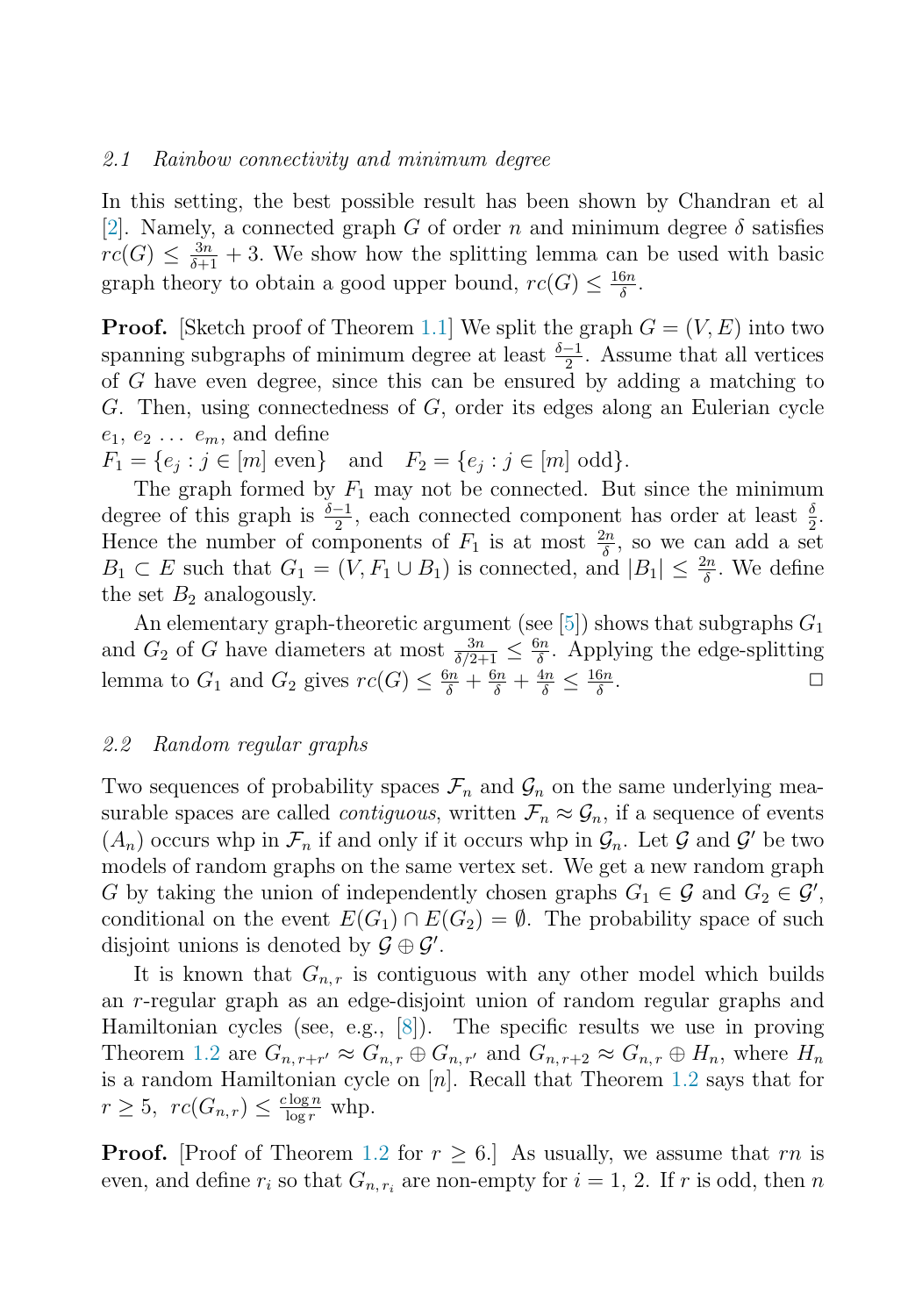is even and we can set  $r_i = \frac{r \pm 1}{2}$ . Otherwise, we set  $r_1 = r_2 = \frac{r}{2}$  or  $r_i = \frac{r}{2} \pm 1$  as appropriate. The observation at the end of the proof resolves the case  $r = 6$ .

Let  $G_i$  be a random  $r_i$ -regular graph. Then with high probability  $diam(G_i) \leq$  $\frac{(1+o(1))\log n}{\log(r_i-1)} \leq \frac{c\log n}{2\log r}$ , where c is a suitable constant. Let G be the union of two such edge-disjoint graphs  $G_1$  and  $G_2$ . The splitting lemma gives  $rc(G) \leq \frac{c \log n}{\log r}$ .

Since G is a random element of  $G_{n,r_1} \oplus G_{n,r_2}$ , the random r-regular graph has the same property whp.

For  $r = 6$ , we model  $G_{n,6}$  as the disjoint union of two nearly 3-regular graphs using  $G_{n,6} \approx H_n \oplus H_n \oplus H_n$ .

Our approach also works for  $r = 5$ , but we omit the proof in this note. Since  $G_{n,5} \approx G_{n,1} \oplus H_n \oplus H_n$ , we can model our 5-regular graph as a union of two random graphs  $G_1$  and  $G_2$ , where each  $G_i$  is an edge-disjoint union of a Hamiltonian cycle and a random matching of size  $\lfloor \frac{n}{4} \rfloor$ .

In the full paper, we show that  $G_i$  has diameter  $O(\log n)$  whp. The key observation is that  $G_i$  can be built in two steps as follows. Denote  $m = \left\lfloor \frac{n}{4} \right\rfloor$ . First we select a random subset  $B = \{b_1, b_2, \ldots, b_{2m}\} \subset [n]$  of order  $2m$ , and then independently a random perfect matching on  $\{b_1, b_2, \ldots, b_{2m}\}.$ 

### <span id="page-5-1"></span>3 Vertex rainbow connectivity

We now state the vertex-colouring analogue of Lemma [2.1.](#page-3-0) The proof follows the same steps.

**Lemma 3.1** Let  $G = (V, E)$  be a graph. Suppose that  $V_1, V_2 \subset V$  satisfy: 1)  $V_1 \cup V_2 = V$ ; 2)  $|V_1 \cap V_2| \leq c$ ; 3) every vertex  $v \in V_1$  has a neighbour in  $V_2$ and vice versa; 4)  $G[V_i]$  is connected, for  $i = 1, 2$ . Then

<span id="page-5-0"></span> $rvc(G) \leq diam(G[V_1]) + diam(G[V_2]) + c + 2.$ 

#### 3.1 Random regular graphs

We will split the vertices of  $G$  using the following lemma. The proof is a standard application of the Lovász Local Lemma. If we are only interested in large values of r, we may take  $\gamma$  close to 0.5.

**Lemma 3.2** Let  $r \geq 26$ . Then there is a constant  $\gamma \geq 0.12$  such that the vertices of any r-regular graph G can be partitioned as  $V = V_1 \cup V_2$ , and each  $v \in V_i$  satisfies  $r > \deg_{G[V_i]}(v) \geq \gamma r$ .

To use such a partition, we need an estimate on the number of edges spanned by subsets of vertices of  $G_{n,r}$ . Since r is constant with n,  $G_{n,r}$  is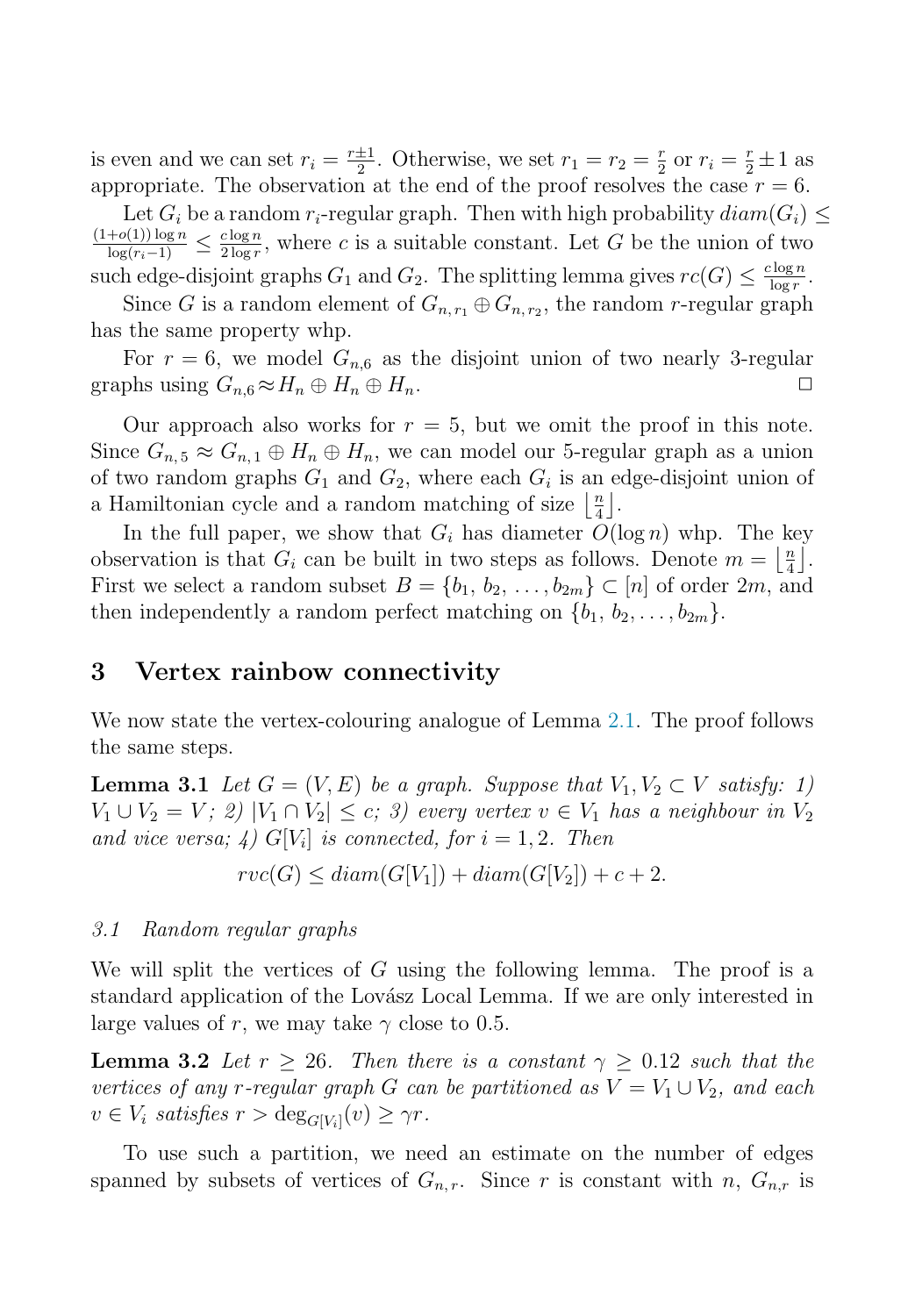<span id="page-6-0"></span>contiguous to the configuration (or pairing) model of random regular graphs, described for example in [\[8\]](#page-8-4). Via the configuration model, we prove the following lemma.

**Lemma 3.3** Fix a natural number  $r \geq 3$ , and let  $G = G_{n,r}$ .

- (i) For  $\gamma'$  satisfying  $\gamma' r \geq 3$ , there is a constant  $\alpha = \alpha(\gamma') > 0$  such that whp all sets  $S \subset [n]$  of vertices of G of order up to an span fewer than  $rac{|S|\gamma'r}{2}$  edges.
- (ii) There is an absolute constant  $\beta > 0$  such that whp all sets  $S \subset [n]$  of vertices of G of order up to  $\frac{\beta n}{r}$  span fewer than  $3|S|$  edges.

We can now prove the main result of this section,  $rvc(G_{n,r})=O\left(\frac{\log n}{\log r}\right)$ whp for  $r > 26$ .

**Proof.** [Proof of Theorem [1.4.](#page-3-1)] Let G be a random r-regular graph,  $\gamma = 0.12$ . Use Lemma [3.2](#page-5-0) to obtain a partition  $V = U_1 \cup U_2$  such that  $r > \deg_{G[U_i]}(v) \geq$  $\gamma r$  for all  $v \in U_i$  and  $i = 1, 2$ .

All statements about G from now on will hold with high probability. In particular, we assume that G satisfies Lemma [3.3](#page-6-0) with  $\gamma' = \frac{\gamma}{1+\epsilon}$ , where  $\epsilon > 0$ is chosen so that  $\frac{\gamma r}{1+\epsilon} > 3$ . (e.g.  $\epsilon = 0.03$  is small enough). We only need the extra  $(1 + \epsilon)^{-1}$  factor later, for Claim 3. Such edge distribution implies that each connected component of  $G[U_i]$  contains at least  $\alpha n$  vertices, where  $\alpha$  is the constant from Lemma [3.3.](#page-6-0)

**Claim 1.** We can find  $W_i \subset V$  such that  $W_i = O(1)$  and  $G[U_i \cup W_i]$  is connected.

For a set of vertices  $A \subset V$ , denote  $\Gamma^{j}(A) = \{v \in V : d_G(v, A) \leq j\}.$ It is well-known that a random regular graph has good expansion properties, i.e. there is a constant  $\phi > 0$  such that whp  $|\Gamma(A)| \geq (1 + \phi)|A|$  whenever  $|A| \leq \frac{n}{2}$ . Now suppose that A has linear order,  $|A| \geq \alpha n$ , and take an integer  $l > \frac{\log \alpha^{-1} - \log 2}{\log(1+\phi)}$ . Iterating the expansion property gives that  $|\Gamma^l(A)| > \frac{n}{2}$ . To prove  $\tilde{C}$ laim 1, suppose A and B are vertex sets of two connected components of  $G[U_i]$ , each of order at least  $\alpha n$ . We just showed that  $\Gamma^l(A) \cap \Gamma^l(B) \neq \emptyset$ , so there is a path of length at most 2l from  $A$  to  $B$  in  $G$ . Adding the vertices of this path to  $W_i$  reduces the number of connected components by one, so repeating this step  $\alpha^{-1}$  times ensures that  $V_i = U_i \cup W_i$  spans a connected graph  $G_i = G[V_i]$ . The vertex sets  $V_1$  and  $V_2$  now satisfy  $|V_1 \cap V_2| = O(1)$ .

**Claim 2.** For  $r \ge 104$  (so that  $\gamma r \ge 12$ ), every  $T \subset V_i$  of order at most  $\frac{\beta n}{\gamma r^2}$  satisfies  $|\Gamma_{G_i}(T)| \geq (1 + \frac{\gamma r}{12}) |T|$ .

Suppose T does not satisfy the claim, and let  $S = \Gamma_{G_i}(T)$ . Note that by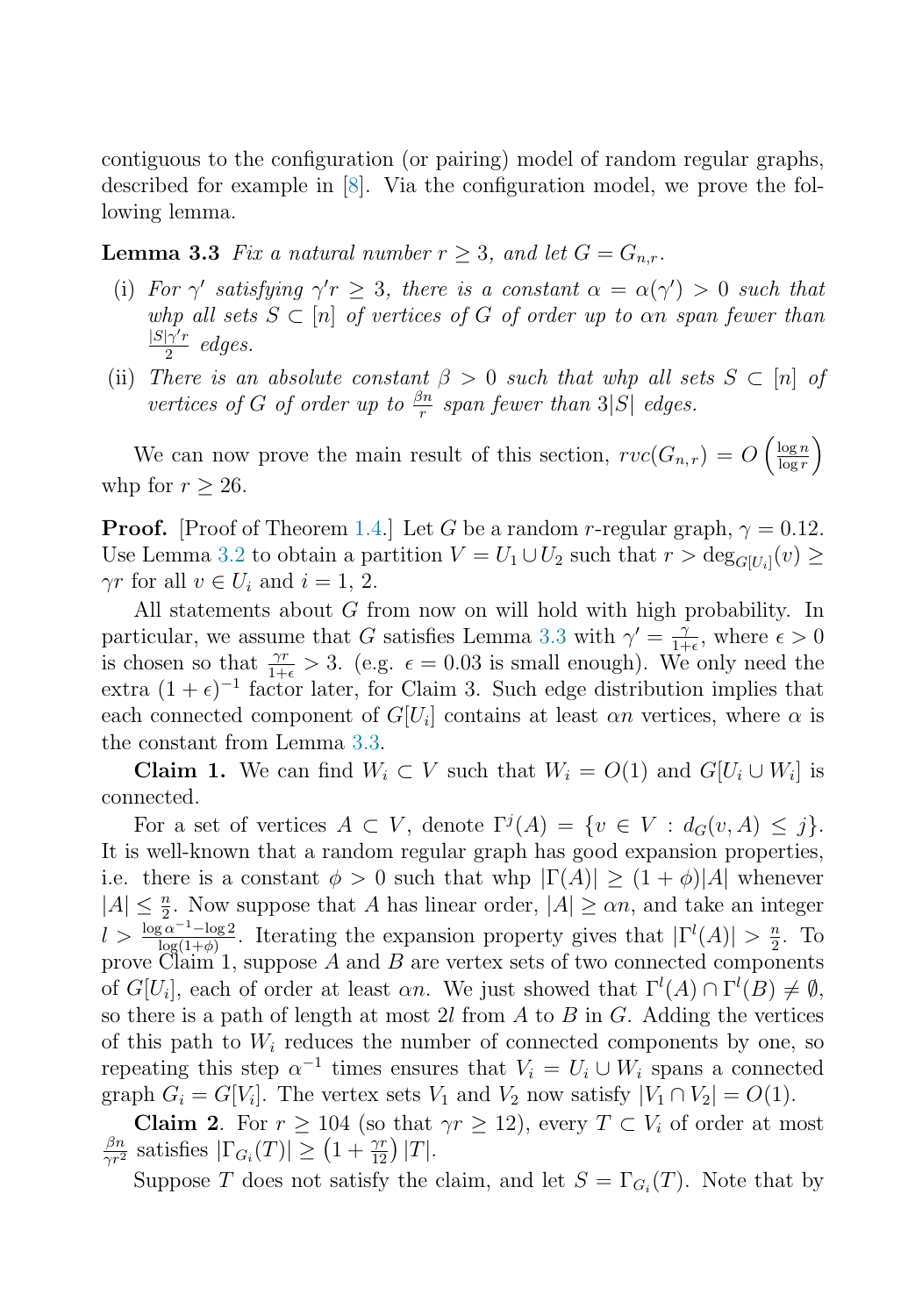the hypothesis  $|S| \leq (1 + \frac{\gamma r}{12}) \cdot \frac{\beta n}{\gamma r^2} < \frac{\beta n}{r}$ . Hence we can deduce from Lemma [3.3](#page-6-0) (ii) that S spans fewer than  $3|S|$  edges, which contradicts the minimum degree of vertices inside T.

**Claim 3.** Let  $\alpha$  be the constant from Lemma [3.3](#page-6-0) (i) and  $\epsilon > 0$  as above. Every subset  $T \subset V_i$  of order at most  $\frac{\alpha n}{1+\epsilon}$  satisfies  $|\Gamma_{G_i}(T)| \geq (1+\epsilon)|T|$ . The proof is analogous to Claim 2.

For  $r \geq 104$ , Claim 2 implies that starting from any vertex  $v \in V_i$ , we can expand in  $G_i$  to a set of order  $\frac{\beta n}{\gamma r^2}$  in  $\frac{c_1 \log n}{\log r}$  steps, where  $c_1$  is a constant independent of r and n. Further  $O(\log r)$  steps give a set of order  $\frac{\alpha n}{1+\epsilon}$ , by Claim 3. For finitely many values  $r < 104$ , we skip the first expansion and readjust the constants.

Denote  $k = \frac{c \log n}{\log r}$ , where  $c > c_1$  is sufficiently large for the previous argument to go through. Suppose the diameter of  $G_i$  is larger than  $\frac{4k}{\alpha}$ , and take  $x_0$ and  $x_R$  such that the shortest path  $x_0x_1 \ldots x_R$  is longer than  $\frac{4k}{\alpha}$ . Then we can use the procedure above to expand from vertices  $x_0, x_{3k}, x_{6k} \dots$  by k steps to get  $\frac{4}{3\alpha}$  disjoint (by the choice of the path) neighbourhoods, each of order  $\frac{\alpha n}{\alpha n}$  which is a contradiction. Thus applying Lemma 3.1 to subsets *V*, and *V*.  $\frac{\alpha n}{1+\epsilon}$ , which is a contradiction. Thus applying Lemma [3.1](#page-5-1) to subsets  $V_1$  and  $V_2$ gives  $rvc(G) \leq \frac{9c \log n}{\alpha \log r}$ , as required.

### Concluding remarks

In this note we proposed a simple approach to studying rainbow connectivity and rainbow vertex connectivity in graphs. Using it we gave a unified proof of several known results, as well as of some new ones. Two obvious interesting questions which remain open are to show that rainbow edge connectivity and rainbow vertex connectivity of random 3-regular graphs on  $n$  vertices are logarithmic in  $n$ .

## <span id="page-7-2"></span><span id="page-7-1"></span>References

- [1] Caro, Y., A. Lev, Y. Roditty, Z. Tuza and R. Yuster, On rainbow connection, *Electr. J. Combin.* 15 (2008).
- <span id="page-7-0"></span>[2] Chandran, L. S., A. Das, D. Rajendraprasad and N. M. Varma, Rainbow connection number and connected dominating sets, *J. Graph Th.* 71 (2012) 2, 206–218.
- [3] Chartrand, G., G. L. Johns, K. A. McKeon, P. Zhang, Rainbow connection in graphs, *Math. Bohem.* 133 (2008), 85–98.